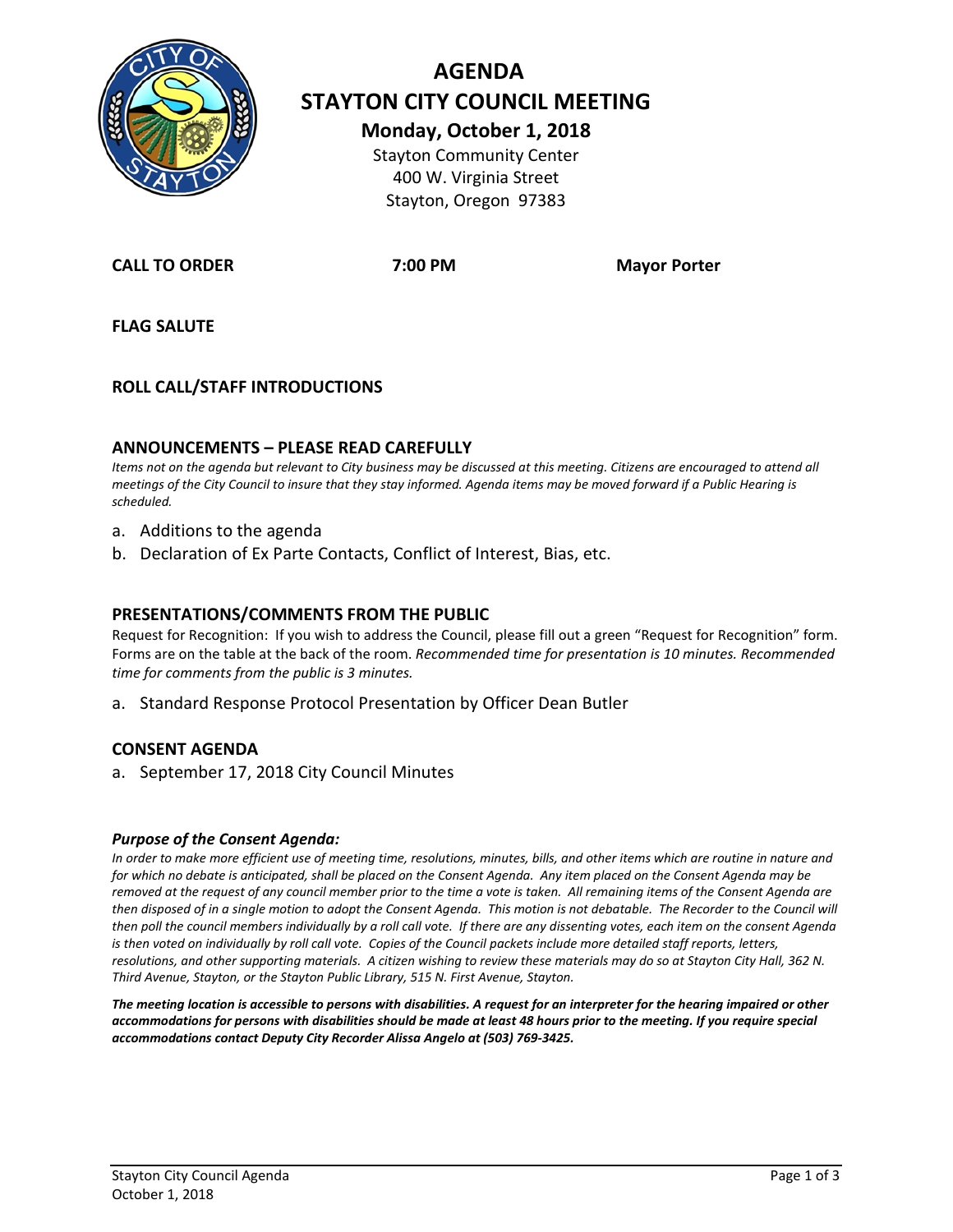## **UNFINISHED BUSINESS**

| Second Consideration of Ordinance No. 1026, Repealing Stayton Municipal | <b>Action</b> |
|-------------------------------------------------------------------------|---------------|
| Code 9.20.020 Begging and Amending Stayton Municipal Code 10.12.040(5)  |               |
| <b>Relating to Prohibited Parking and Standing</b>                      |               |
| a. Staff Report – Chief Rich Sebens                                     |               |

- b. Council Deliberation
- c. Council Decision

### **NEW BUSINESS**

**Safe Routes to School Grant Action** 

- a. Staff Report Lance Ludwick and Dan Fleishman
- b. Council Deliberation
- c. Council Decision

## **Village Creek No Parking Action Action Action Action Action Action**

- a. Staff Report Lance Ludwick, Chief Rich Sebens, and Dan Fleishman
- b. Council Deliberation
- c. Council Decision

## **STAFF/COMMISSION REPORTS – None**

## **PRESENTATIONS/COMMENTS FROM THE PUBLIC**

*Recommended time for presentations is 10 minutes. Recommended time for comments from the public is 3 minutes.*

## **BUSINESS FROM THE CITY MANAGER**

**BUSINESS FROM THE MAYOR**

**BUSINESS FROM THE COUNCIL**

## **FUTURE AGENDA ITEMS – October 15, 2018**

- a. Shaff Road Water Line
- b. Economic Development RFP
- c. CARTS Bus Stop Agreement

#### **ADJOURN**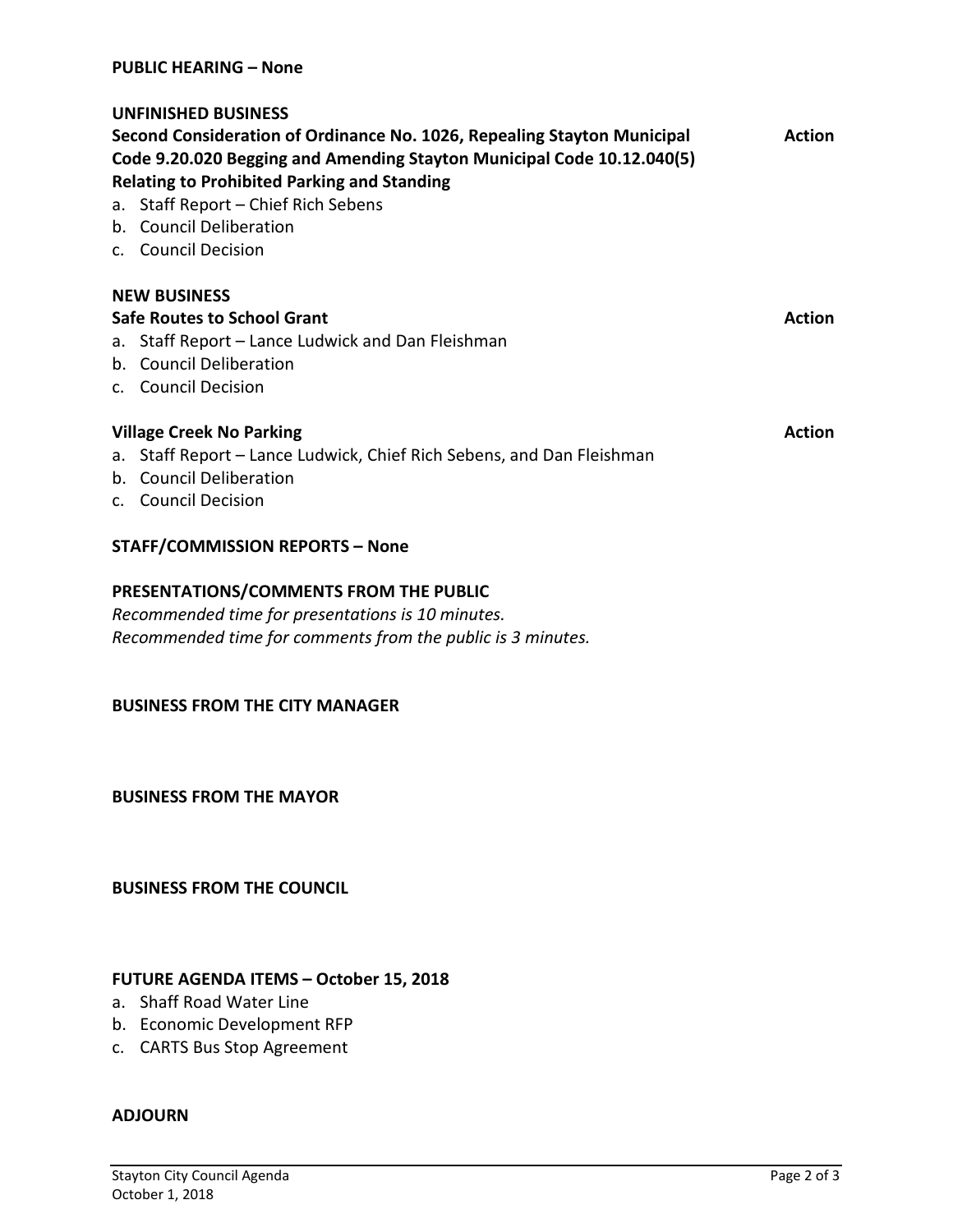# **CALENDAR OF EVENTS**

| OCTOBER 2018         |             |                                                               |           |                              |
|----------------------|-------------|---------------------------------------------------------------|-----------|------------------------------|
| Monday               | October 1   | <b>City Council</b>                                           | 7:00 p.m. | Community Center (north end) |
| Tuesday<br>October 2 |             | Parks & Recreation Board                                      | 6:30 p.m. | E.G. Siegmund Meeting Room   |
| Tuesday<br>October 9 |             | Commissioner's Breakfast                                      | 7:30 a.m. | Covered Bridge Café          |
| Monday               | October 15  | <b>City Council</b>                                           | 7:00 p.m. | Community Center (north end) |
| Wednesday            | October 17  | Library Board                                                 | 6:00 p.m. | E.G. Siegmund Meeting Room   |
| Monday               | October 29  | <b>Planning Commission</b>                                    | 7:00 p.m. | Community Center (north end) |
| <b>NOVEMBER 2018</b> |             |                                                               |           |                              |
| Monday               | November 5  | <b>City Council</b>                                           | 7:00 p.m. | Community Center (north end) |
| Tuesday              | November 6  | Parks & Recreation Board                                      | 6:30 p.m. | E.G. Siegmund Meeting Room   |
| Monday               | November 12 | CITY OFFICES CLOSED IN OBSERVANCE OF VETERANS DAY HOLIDAY     |           |                              |
| Tuesday              | November 13 | <b>Commissioner's Breakfast</b>                               | 7:30 a.m. | Covered Bridge Café          |
| Monday               | November 19 | <b>City Council</b>                                           | 7:00 p.m. | Community Center (north end) |
| Wednesday            | November 21 | Library Board                                                 | 6:00 p.m. | E.G. Siegmund Meeting Room   |
| Thursday             | November 22 |                                                               |           |                              |
| Friday               | November 23 | CITY OFFICES CLOSED IN OBSERVANCE OF THANKSGIVING HOLIDAY     |           |                              |
| Monday               | November 26 | <b>Planning Commission</b>                                    | 7:00 p.m. | Community Center (north end) |
| <b>DECEMBER 2018</b> |             |                                                               |           |                              |
| Monday               | December 3  | <b>City Council</b>                                           | 7:00 p.m. | Community Center (north end) |
| Tuesday              | December 4  | Parks & Recreation Board                                      | 6:30 p.m. | E.G. Siegmund Meeting Room   |
| Tuesday              | December 11 | <b>Commissioner's Breakfast</b>                               | 7:30 a.m. | Covered Bridge Café          |
| Monday               | December 17 | <b>City Council</b>                                           | 7:00 p.m. | Community Center (north end) |
| Wednesday            | December 19 | Library Board                                                 | 6:00 p.m. | E.G. Siegmund Meeting Room   |
| Monday               | December 24 | CITY OFFICES CLOSE AT NOON IN OBSERVANCE OF CHRISTMAS HOLIDAY |           |                              |
| Tuesday              | December 25 | CITY OFFICES CLOSED IN OBSERVANCE OF CHRISTMAS HOLIDAY        |           |                              |
| Monday               | December 31 | <b>Planning Commission</b>                                    | 7:00 p.m. | Community Center (north end) |
| JANUARY 2019         |             |                                                               |           |                              |
| Tuesday              | January 1   | CITY OFFICES CLOSED IN OBSERVANCE OF NEW YEARS HOLIDAY        |           |                              |
| Monday               | January 7   | <b>City Council</b>                                           | 7:00 p.m. | Community Center (north end) |
| Tuesday              | January 8   | Commissioner's Breakfast                                      | 7:30 a.m. | Covered Bridge Café          |
| Tuesday              | January 8   | Parks & Recreation Board                                      | 6:30 p.m. | E.G. Siegmund Meeting Room   |
| Wednesday            | January 16  | Library Board                                                 | 6:00 p.m. | E.G. Siegmund Meeting Room   |
| Monday               | January 21  | CITY OFFICES CLOSED IN OBSERVANCE OF MARTIN LUTHER KING DAY   |           |                              |
| Tuesday              | January 22  | <b>City Council</b>                                           | 7:00 p.m. | Community Center (north end) |
| Monday               | January 28  | <b>Planning Commission</b>                                    | 7:00 p.m. | Community Center (north end) |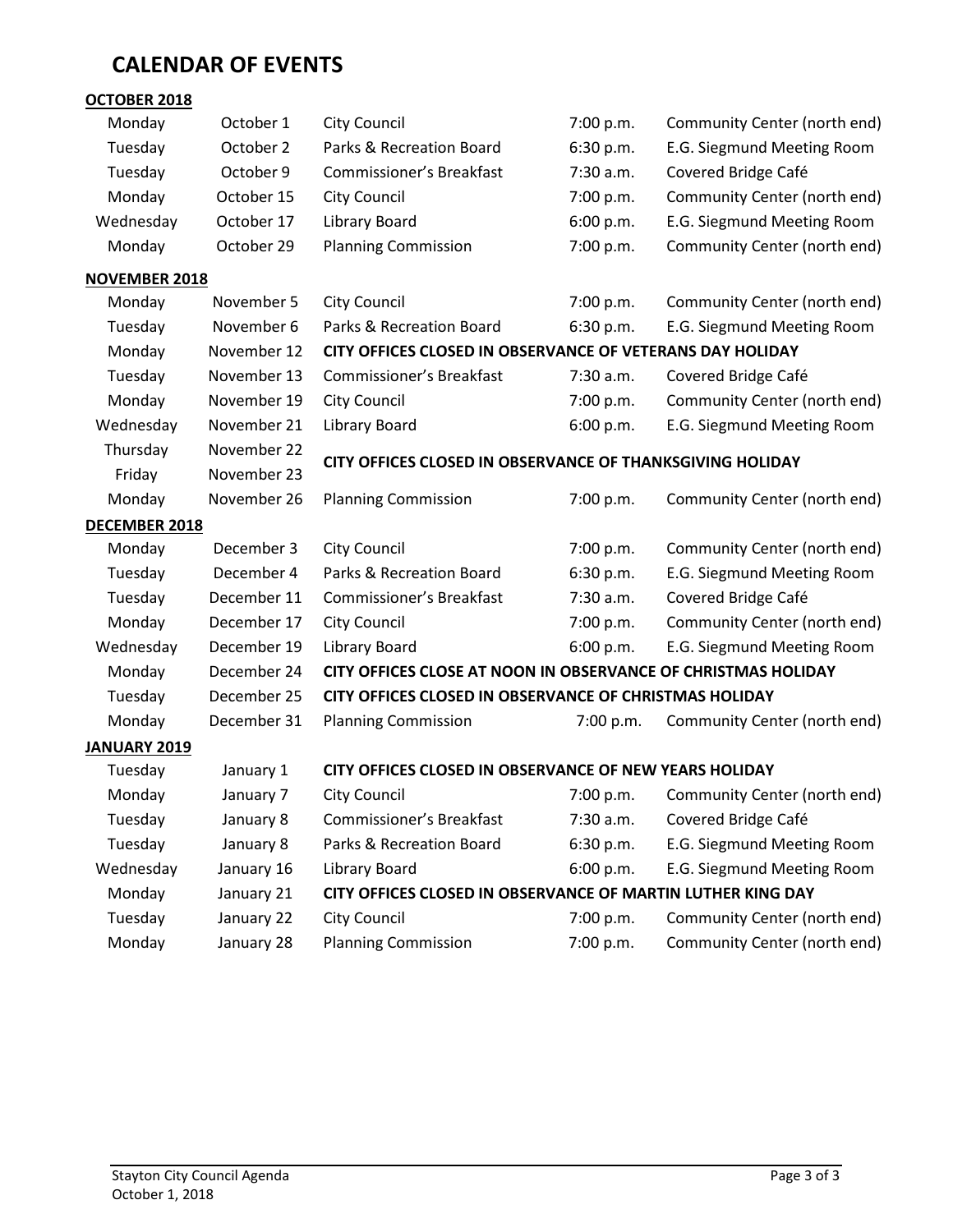#### **City of Stayton City Council Meeting Action Minutes September 17, 2018**

## **LOCATION:** STAYTON COMMUNITY CENTER, 400 W. VIRGINIA STREET, STAYTON

**Time Start:** 7:00 P.M. **Time End:** 8:54 P.M.

## **COUNCIL MEETING ATTENDANCE LOG**

| <b>COUNCIL</b>                       | <b>STAYTON STAFF</b>                              |
|--------------------------------------|---------------------------------------------------|
| <b>Mayor Henry Porter</b>            | Alissa Angelo, Deputy City Recorder               |
| <b>Councilor Priscilla Glidewell</b> | Keith Campbell, City Manager                      |
| <b>Councilor Mark Kronquist</b>      | Dan Fleishman, Director of Planning & Development |
| <b>Councilor Christopher Molin</b>   | Lance Ludwick, Public Works Director              |
| <b>Councilor Brian Quigley</b>       | Janna Moser, Library Director                     |
| Councilor Joe Usselman               | Rich Sebens, Chief of Police                      |

| <b>AGENDA</b>                                              | <b>ACTIONS</b>                                                                                                                                                                                                                                                         |
|------------------------------------------------------------|------------------------------------------------------------------------------------------------------------------------------------------------------------------------------------------------------------------------------------------------------------------------|
| <b>REGULAR MEETING</b>                                     |                                                                                                                                                                                                                                                                        |
| <b>Announcements</b>                                       |                                                                                                                                                                                                                                                                        |
| Additions to the Agenda<br>а.                              | None.                                                                                                                                                                                                                                                                  |
| b. Declaration of Ex Parte Contacts, Conflict of Interest, | None.                                                                                                                                                                                                                                                                  |
| Bias, etc.                                                 |                                                                                                                                                                                                                                                                        |
| <b>Presentations / Comments from the Public</b>            |                                                                                                                                                                                                                                                                        |
| a. Aaron Fuson                                             | Mr. Fuson expressed his concerns with the no parking in the<br>Village Creek neighborhood. Following staff and Council<br>discussion, the Council requested staff return with<br>background on the no parking signs, as well as the pros and<br>cons of removing them. |
| Samantha Jones<br>b.                                       | Ms. Jones spoke in opposition of Ordinance No. 1019. After<br>Council discussion, Councilor Quigley stated he plans to<br>address this issue under Business from the Council.                                                                                          |
| James McGrory<br>c.                                        | Mr. McGrory spoke in opposition of Ordinance No. 1019.                                                                                                                                                                                                                 |
| <b>Steve Poisson</b><br>d.                                 | Mr. Poisson responded to issues brought forth by those in<br>opposition of Ordinance No. 1019.                                                                                                                                                                         |
| Jim Weaver<br>e.                                           | Mr. Weaver spoke in support of designating his tree as a<br>Heritage Tree.                                                                                                                                                                                             |
| <b>Consent Agenda</b>                                      |                                                                                                                                                                                                                                                                        |
| August 20, 2018 City Council Minutes<br>а.                 | Motion from Councilor Kronquist, seconded by Councilor<br>Quigley, to approve the consent agenda as submitted.<br>Motion passed 5:0.                                                                                                                                   |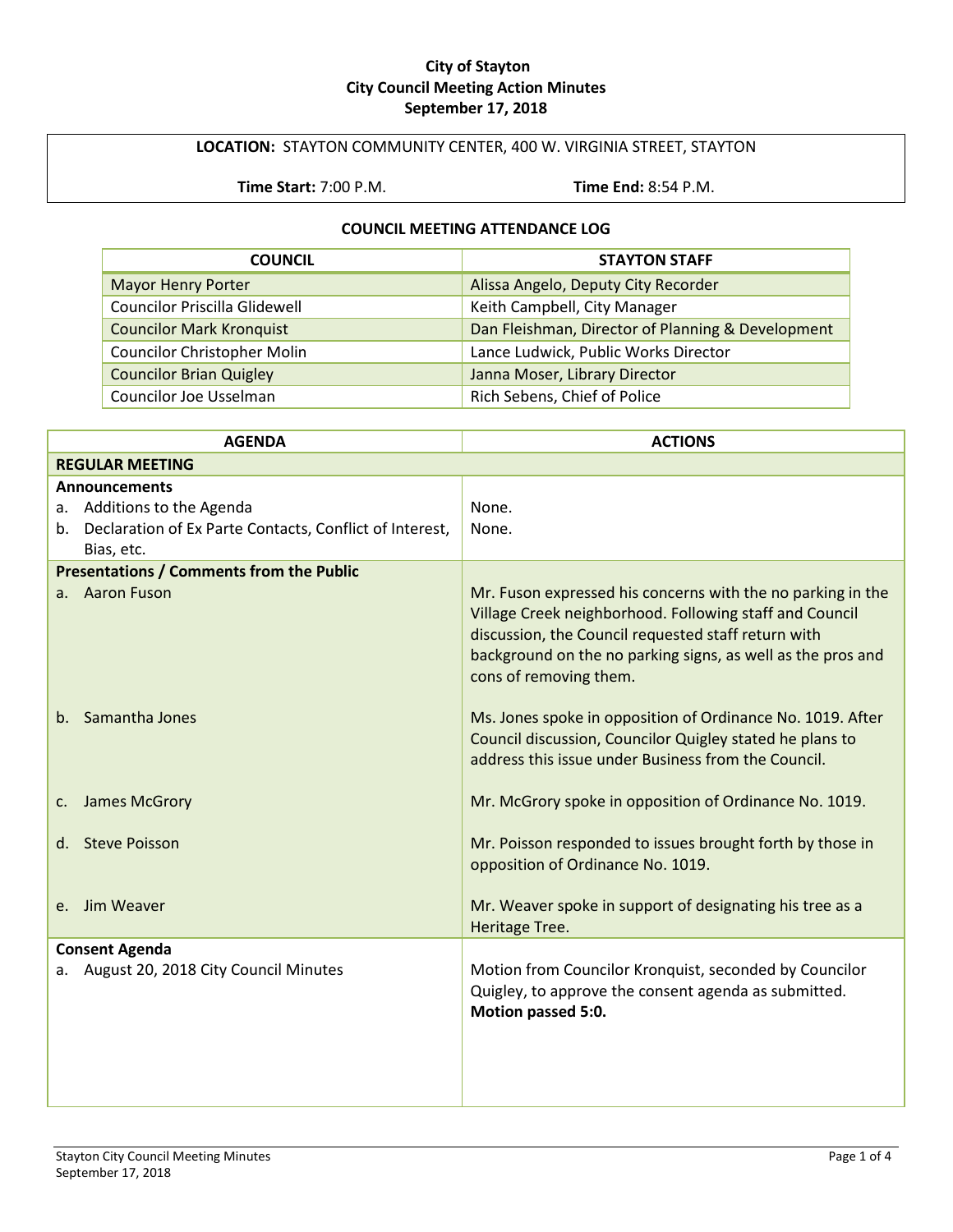| <b>Public Hearing</b><br>Reopened Public Hearing on Ordinance No. 1022,<br><b>Amending Stayton Comprehensive Plan Map and</b><br><b>Stayton Official Zoning Map to Reduce the Number of</b><br><b>Nonconforming Single Family Dwellings</b><br><b>Commencement of Pubic Hearing</b><br>a.<br>b. Staff Report - Dan Fleishman<br>c. Questions from the Council<br>d. Proponents' Testimony | Mayor Porter opened the hearing at 7:42 p.m.<br>Mr. Fleishman reviewed the staff report.<br>None.<br>Suzette Boudreaux, 11143 Dogwood Circle, Lyons, spoke in<br>support of the proposed Ordinance. She also read a<br>statement submitted by Bob Pendleton.<br>Leslie Stewart, 181 SE Laurel, Mill City, spoke in support of<br>the proposed Ordinance and read a statement from realtor<br>Jennifer Martin.<br>Brenda Bonebrake, 40504 Fox Valley Lane, Lyons, spoke in<br>support of the proposed Ordinance. |
|-------------------------------------------------------------------------------------------------------------------------------------------------------------------------------------------------------------------------------------------------------------------------------------------------------------------------------------------------------------------------------------------|-----------------------------------------------------------------------------------------------------------------------------------------------------------------------------------------------------------------------------------------------------------------------------------------------------------------------------------------------------------------------------------------------------------------------------------------------------------------------------------------------------------------|
| e. Opponents' Testimony<br><b>Governmental Agencies</b><br>f.<br><b>General Testimony</b><br>g.<br>Questions from the Public<br>h.<br><b>Questions from the Council</b><br>i.<br><b>Staff Summary</b><br>j.<br><b>Close of Hearing</b><br>k.                                                                                                                                              | Kevin Rubel, 384 Noble, spoke in opposition of his property<br>being rezoned. He noted it has been removed from the<br>revised Ordinance.<br>None.<br>None.<br>None.<br>None.<br>Mr. Fleishman provided a brief summary.<br>Mayor Porter closed the hearing at 8:04 p.m.                                                                                                                                                                                                                                        |
| <b>Council Deliberation</b><br>I.<br>m. Council Decision on Ordinance No. 1022                                                                                                                                                                                                                                                                                                            | None.<br>Motion from Councilor Kronquist, seconded by Councilor<br>Usselman, to approve revised Ordinance No.1022 as<br>presented. Motion passed 5:0.                                                                                                                                                                                                                                                                                                                                                           |
| <b>Unfinished Business</b>                                                                                                                                                                                                                                                                                                                                                                | None.                                                                                                                                                                                                                                                                                                                                                                                                                                                                                                           |
| <b>New Business</b><br><b>2018 Community Grant Requests</b><br>a. Staff Report - Alissa Angelo                                                                                                                                                                                                                                                                                            | Ms. Angelo reviewed the staff report included in the Council<br>packet.                                                                                                                                                                                                                                                                                                                                                                                                                                         |
| <b>Council Deliberation</b><br>$b_{\cdot}$                                                                                                                                                                                                                                                                                                                                                | Council discussion of qualifications to apply for a Community<br>Grant. Applicant Ron Gower spoke in regard to his<br>application for North Santiam Youth Sports.                                                                                                                                                                                                                                                                                                                                               |
| <b>Council Decision</b><br>C.                                                                                                                                                                                                                                                                                                                                                             | Motion from Councilor Glidewell, seconded by Councilor<br>Kronquist, to award the 2018 Community Grant applications<br>received at their requested amounts. Motion passed 4:1<br>(Quigley).                                                                                                                                                                                                                                                                                                                     |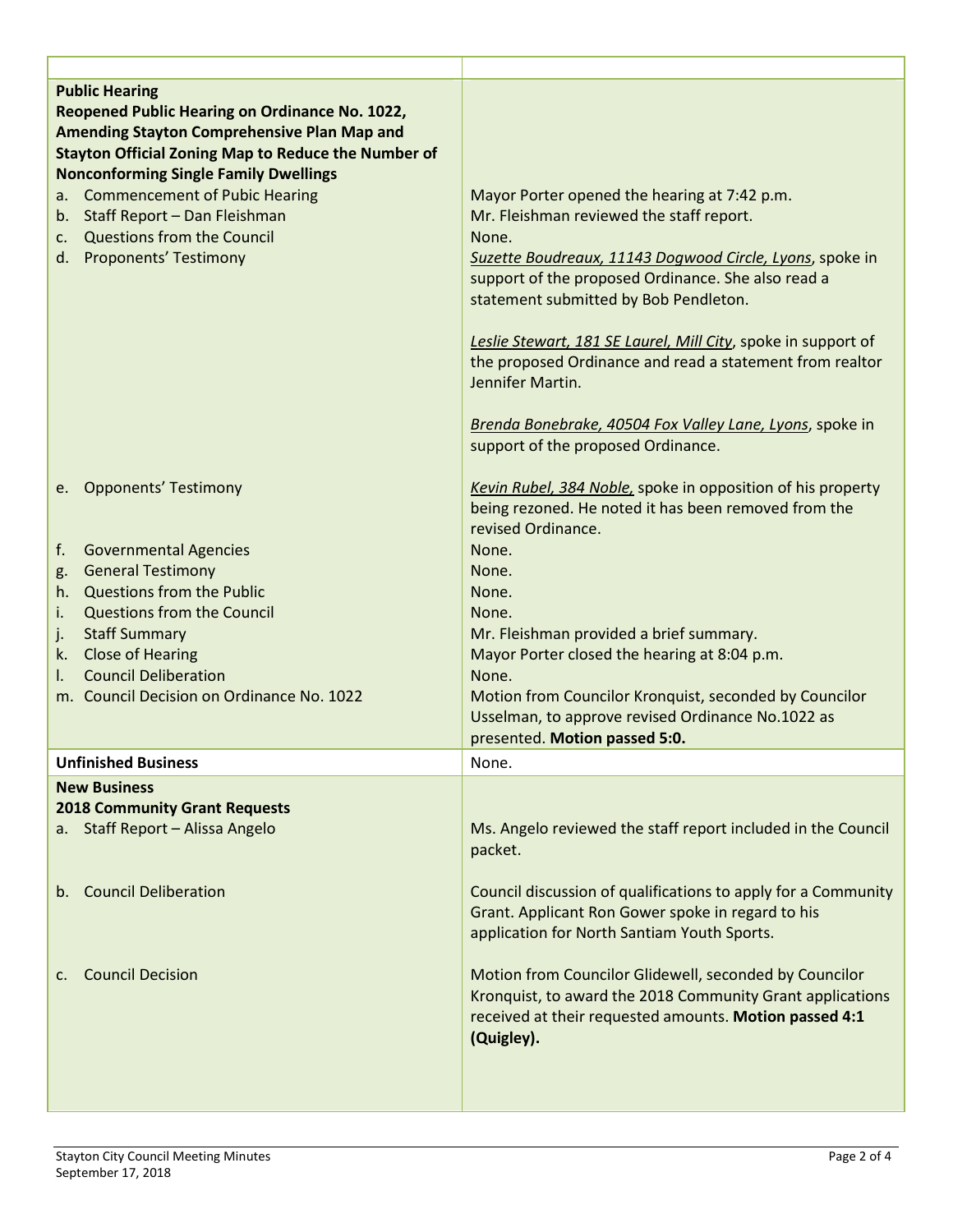| <b>Request for Heritage Tree Designation</b><br>a. Staff Report - Dan Fleishman                                                                                                            | Mr. Fleishman reviewed his staff report.                                                                                                                                                        |
|--------------------------------------------------------------------------------------------------------------------------------------------------------------------------------------------|-------------------------------------------------------------------------------------------------------------------------------------------------------------------------------------------------|
|                                                                                                                                                                                            |                                                                                                                                                                                                 |
| b. Council Deliberation                                                                                                                                                                    | Discussion regarding the request.                                                                                                                                                               |
|                                                                                                                                                                                            | Councilor Quigley declared this tree is across the street from<br>his house but it will not have any effect on his decision.                                                                    |
| <b>Council Decision</b><br>$\mathsf{C}$ .                                                                                                                                                  | Motion from Councilor Kronquist, seconded by Councilor<br>Glidewell, to designate the Oregon White Oak located in<br>front of 1002 E. Virginia Street as a Heritage Tree. Motion<br>passed 5:0. |
| <b>Ordinance No. 1026, Repealing Stayton Municipal Code</b><br>9.20.020 Begging, and Amending Stayton Municipal<br>Code 10.12.040(5) Relating to Prohibited Parking and<br><b>Standing</b> |                                                                                                                                                                                                 |
| a. Staff Report - Chief Rich Sebens                                                                                                                                                        | Chief Sebens reviewed his staff report.                                                                                                                                                         |
| b. Council Deliberation                                                                                                                                                                    | Discussion of how this may impact events such as "Fill the<br>Boot" done by the Fire Department.                                                                                                |
| <b>Council Decision</b><br>$\mathsf{C}$ .                                                                                                                                                  | Motion from Councilor Kronquist, seconded by Councilor<br>Molin, to approve Ordinance No. 1026 as presented.                                                                                    |
|                                                                                                                                                                                            | <b>Council Discussion: Brief Council and staff discussion</b><br>regarding the letter received from the ACLU regarding<br>begging.                                                              |
|                                                                                                                                                                                            | Motion passed 4:1 (Glidewell).                                                                                                                                                                  |
| <b>Staff / Commission Reports</b>                                                                                                                                                          |                                                                                                                                                                                                 |
| <b>Finance Department Report</b><br>a. August 2018 Monthly Finance Department Report                                                                                                       | Discussion of checks issued in September.                                                                                                                                                       |
| <b>Police Chief's Report - Chief Rich Sebens</b><br>a. August 2018 Statistical Report                                                                                                      | Brief discussion of the School Resource Officer program.                                                                                                                                        |
| Public Works Director's Report - Lance Ludwick<br>a. August 2018 Operating Report                                                                                                          | Discussion of upcoming Annual Fall Clean-Up days.                                                                                                                                               |
| Planning & Development Director's Report - Dan<br>Fleishman                                                                                                                                |                                                                                                                                                                                                 |
| a. August 2018 Activities Report                                                                                                                                                           | Brief discussion of the upcoming River Fusion event.                                                                                                                                            |
| Library Director's Report - Janna Moser                                                                                                                                                    |                                                                                                                                                                                                 |
| a. July 2018 Activities                                                                                                                                                                    | The Library received an LSAT grant \$3,000 to refresh youth<br>collections at the Library.                                                                                                      |
| <b>Presentations / Comments from the Public</b>                                                                                                                                            | None.                                                                                                                                                                                           |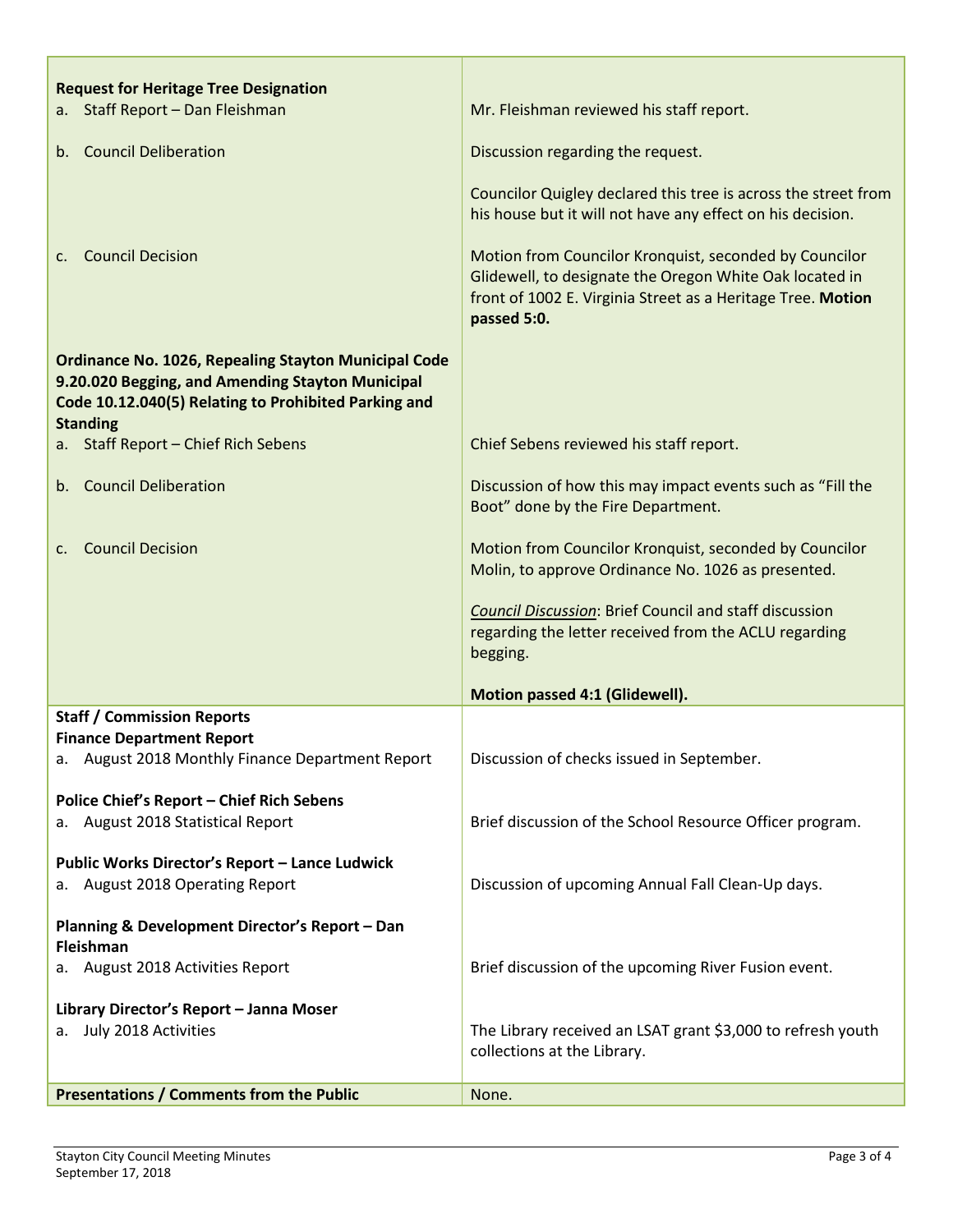| <b>Business from the City Manager</b>                                                                        | Mr. Campbell invited Chief Sebens to speak on a recent                                                                                                                                                                            |
|--------------------------------------------------------------------------------------------------------------|-----------------------------------------------------------------------------------------------------------------------------------------------------------------------------------------------------------------------------------|
|                                                                                                              | accomplishment by Officer Dean Butler.                                                                                                                                                                                            |
|                                                                                                              | Mr. Campbell addressed the opposition brought forth<br>regarding Ordinance No. 1019 and his recommendation on<br>how to proceed.                                                                                                  |
| <b>Business from the Mayor</b>                                                                               | Mayor Porter briefly spoke about the upcoming First<br>Responders Week.                                                                                                                                                           |
| <b>Business from the Council</b>                                                                             | Councilor Quigley recommended suspending enforcement of                                                                                                                                                                           |
|                                                                                                              | Ordinance No. 1019 and direct staff to make contact with                                                                                                                                                                          |
|                                                                                                              | those impacted by the ordinance.                                                                                                                                                                                                  |
|                                                                                                              | Motion from Councilor Quigley, seconded by Councilor<br>Kronquist, to suspend enforcement of Ordinance No. 1019<br>and direct staff to contact business owners and the<br>community to educate them on contents of the Ordinance. |
|                                                                                                              | Council Discussion: Councilor Glidewell feels those in support<br>of Ordinance No. 1019 are being left out. She wants to be<br>sure everyone knows the Ordinance will be relooked at.                                             |
|                                                                                                              | Motion passed 5:0.                                                                                                                                                                                                                |
| Future Agenda Items - Monday, October 1, 2018<br>a. Police Department Presentation - School Resource Program |                                                                                                                                                                                                                                   |

APPROVED BY THE STAYTON CITY COUNCIL THIS 1<sup>ST</sup> DAY OF OCTOBER 2018, BY A \_\_\_\_ VOTE OF THE STAYTON CITY COUNCIL.

| Date:<br>the contract of the contract of the contract of the contract of the contract of the contract of | Bv:                                 |  |
|----------------------------------------------------------------------------------------------------------|-------------------------------------|--|
|                                                                                                          | Henry A. Porter, Mayor              |  |
| Date:                                                                                                    | Attest:                             |  |
|                                                                                                          | Keith D. Campbell, City Manager     |  |
| Date:                                                                                                    |                                     |  |
|                                                                                                          | Alissa Angelo, Deputy City Recorder |  |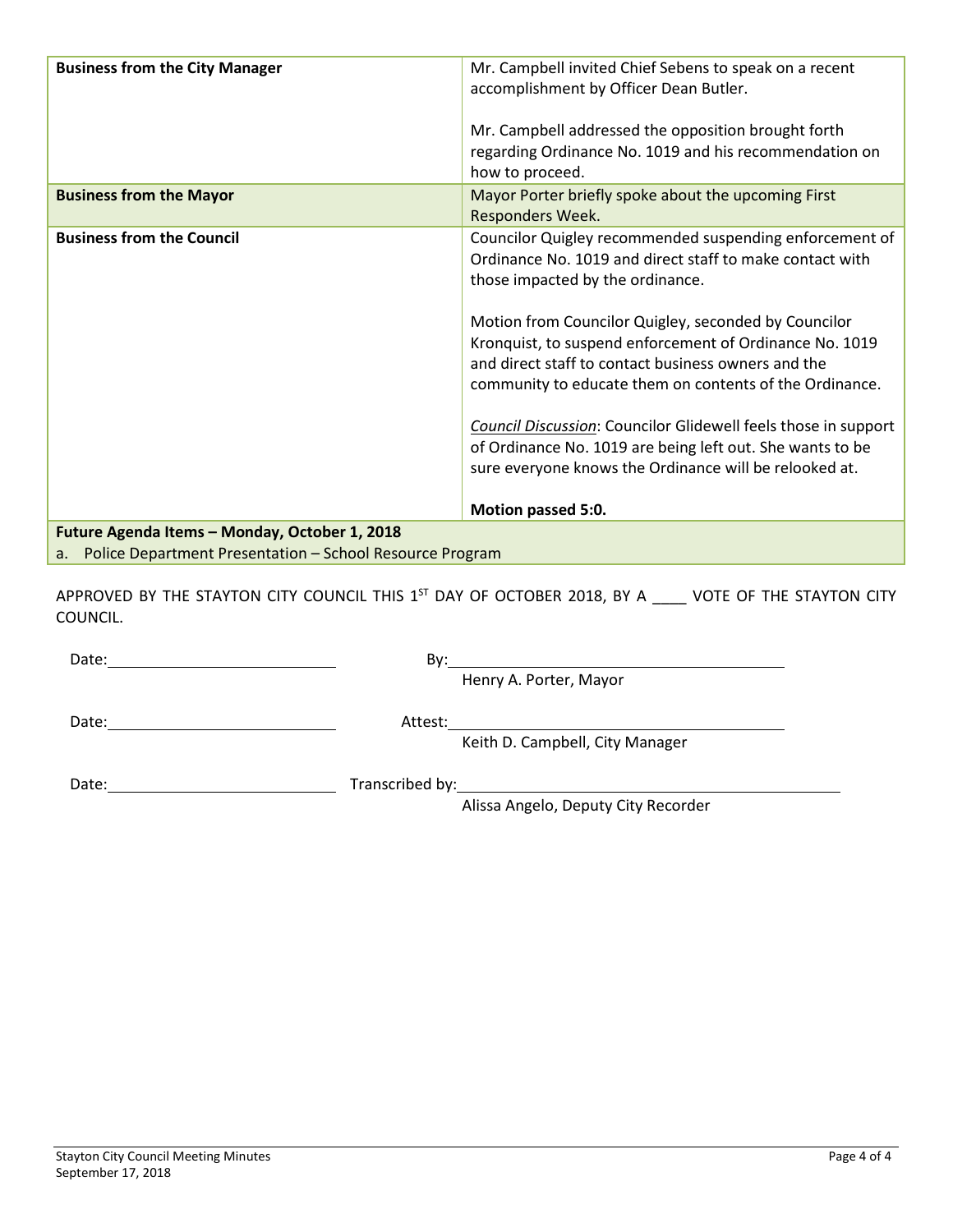

## **CITY OF STAYTON**

# M E M O R A N D U M

| TO:             | Mayor Henry A. Porter and the Stayton City Council                                                                                                                                                               |
|-----------------|------------------------------------------------------------------------------------------------------------------------------------------------------------------------------------------------------------------|
| <b>FROM:</b>    | <b>Rich Sebens, Chief of Police</b>                                                                                                                                                                              |
| DATE:           | October 1, 2018                                                                                                                                                                                                  |
| <b>SUBJECT:</b> | Second Consideration of Ordinance No. 1026, an Ordinance<br>Repealing Stayton Municipal Code 9.20.020 Begging and<br>Amending Stayton Municipal Code 10.12.040(5) relating to<br>Prohibited Parking and Standing |

## **ISSUE**

Second Consideration of an Ordinance repealing the Stayton Municipal Code (SMC) 9.20.020 and enacting SMC 10.12.040(5) relating to Prohibited Parking and Standing.

#### **BACKGROUND INFORMATION**

The City of Stayton currently has SMC 9.20.020 which addressed begging.

Regulation of people "begging" and asking for "alms" has been deemed an unconstitutional infringement on freedoms of speech guaranteed by the First Amendment to the US Constitution. Staff has therefore drafted language to repeal the section of the code regulating it. Although, the language of the code did not prohibit "begging" it was vague and open to interpretation.

In order to promote traffic safety, staff has also drafted language to prevent "begging" to occur in the street right of way where doing so could cause a disruption of traffic flow causing accidents and/or congestion. Responding to someone begging or soliciting financial assistance would be allowed if a vehicle is legally parked.

## **STAFF RECOMMENDATION**

Staff recommends adoption repealing SMC 9.20.020 and amending SMC 10.12.040.

#### **MOTION(S)**

- 1. Motion to approve Ordinance No. 1026 as presented.
- 2. Motion to approve Ordinance No. 1026 as amended.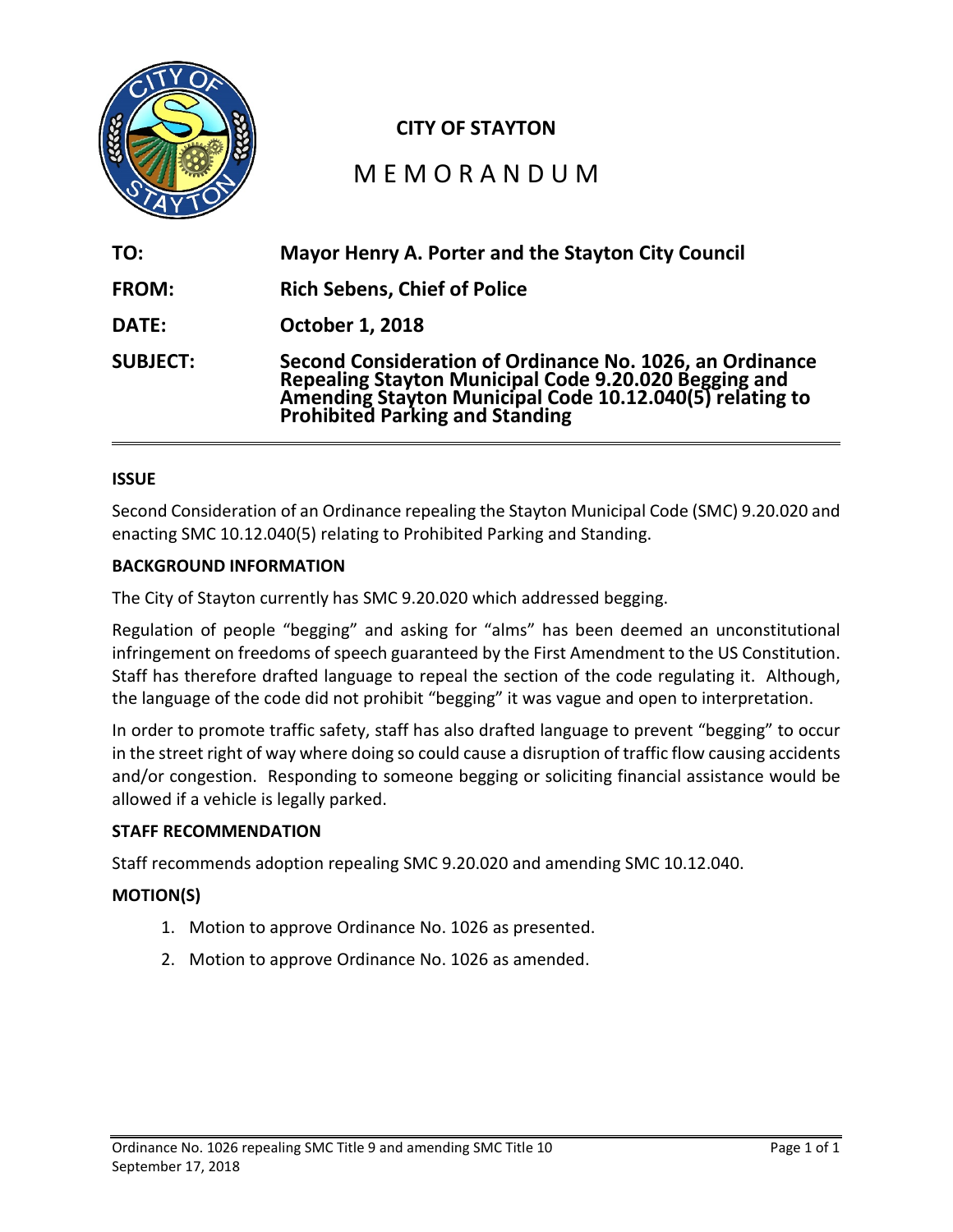#### **ORDINANCE NO. 1026**

## **AN ORDINANCE REPEALING STAYTON MUNICIPAL CODE (SMC) SECTION 9.20.020 BEGGING AND AMENDING SMC SECTION 10.12.040 PROHIBITED PARKING OR STANDING**

WHEREAS, the City of Stayton has City Code regulating "begging" and the accepting of "Alms;"

- WHEREAS, the courts have limited enforcement of regulations regarding those who are "begging and soliciting alms;"
- WHEREAS, the City wishes to repeal SMC 9.20.020 BEGGING; and
- WHEREAS, the City wishes to amend SMC 10.12.040 to promote traffic safety in relation to vehicles stopping in response to those begging or soliciting of alms.

NOW, THEREFORE, the City of Stayton ordains:

**Section 1. Section 9.20.020 Repealed.** Stayton Municipal Code Title 9, Chapter 20, Section 9.20.020 is hereby repealed.

## 9.20.020 REPEALEDBEGGING

No person shall accost another in a public or private place for the purpose of soliciting alms.

**Section 2. Prohibited Parking or Standing.** Stayton Municipal Code Title 10, Chapter 12, Section 10.12.040(5) is hereby enacted to read:

- 5. No person who is a driver or a passenger of a vehicle on a highway, road, or street within the city limits of Stayton shall give or relinquish possession of any item of property or money to a pedestrian.
	- a. This section does not apply if the vehicle is legally parked.
	- b. This section does not apply to postal carriers or newspaper delivery persons.
	- c. This section does not apply to a person or organization who has obtained a City Event permit as authorized by SMC.

**Section 4. Effective Date.** This Ordinance shall become effective on the 30<sup>th</sup> day after adoption by the Stayton City Council and execution by the Mayor, or a representative of the Mayor.

ADOPTED BY THE STAYTON CITY COUNCIL THIS 1ST DAY OF OCTOBER 2018.

## CITY OF STAYTON

| Sigma: | 2018 | BY:     |                                 |
|--------|------|---------|---------------------------------|
|        |      |         | Henry A. Porter, Mayor          |
| Sigma: | 2018 | ATTEST: |                                 |
|        |      |         | Keith D. Campbell, City Manager |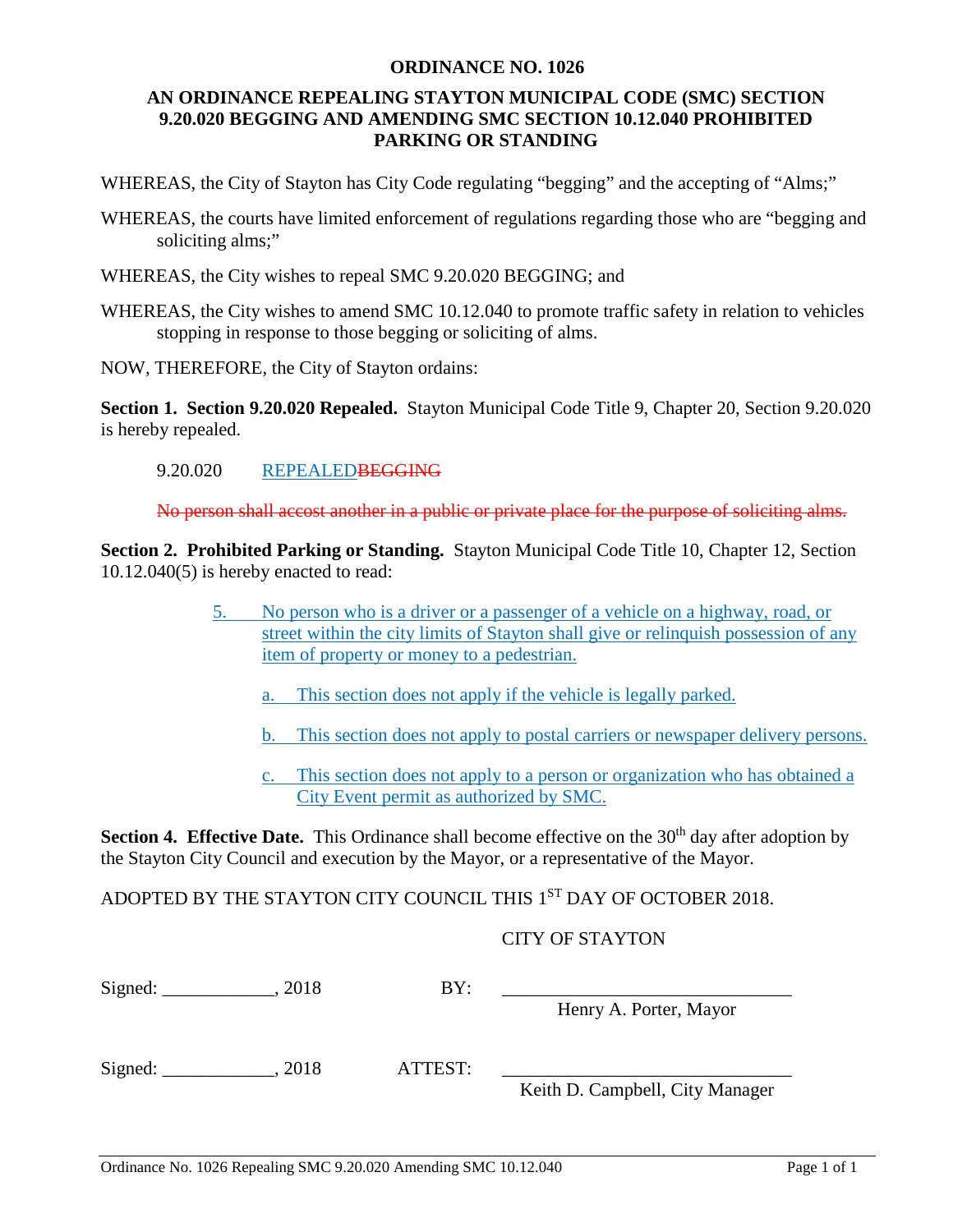

## **CITY OF STAYTON**

M E M O R A N D U M

| TO:             | <b>Mayor Henry Porter and the Stayton City Council</b>                                         |
|-----------------|------------------------------------------------------------------------------------------------|
| <b>FROM:</b>    | Lance Ludwick, Public Works Director<br>Dan Fleishman, Director of Planning and Development    |
| <b>DATE:</b>    | <b>October 1, 2018</b>                                                                         |
| <b>SUBJECT:</b> | <b>Resolution 983 Regarding Safe Routes to school</b><br><b>Construction Grant Application</b> |

## **ISSUE**

The issue before the City Council is adoption of Resolution 983 supporting submittal of an application to the Oregon Department of Transportation (ODOT) for a Safe Route to Schools Construction grant.

## **BACKGROUND INFORMATION**

In 2011 the City and the North Santiam School District worked together on a Safer Routes to Schools Action Plan. That plan identified the lack of sidewalks on the north side of Shaff Road between the Stayton Middle School and Cascade Highway and inadequate sidewalks along Gardner Ave between Locust St and Shaff Road as the highest priority projects to promote students walking and biking to school.

The City applied, unsuccessfully, in 2012 to ODOT for Bike/Ped Grant to fund these improvements. In 2016, the Wildlife Meadows subdivision constructed a portion of a combined sidewalk and bicycle path and in 2017 the School District constructed a portion along the frontage of the Stayton Middle School. Hayden homes will be extending the sidewalk to the west to Kindle Way.

The City has prepared a grant application to extend the 12-foot sidewalk/bike path as far east as topography will allow. Then the sidewalk will transition to an alternate design to the intersection. The grant program requires a minimum of a 40% cash match.

## **RECOMMENDATION**

Staff recommends adoption of Resolution 983 as presented.

## **OPTIONS AND MOTIONS**

The City Council is presented with the following options.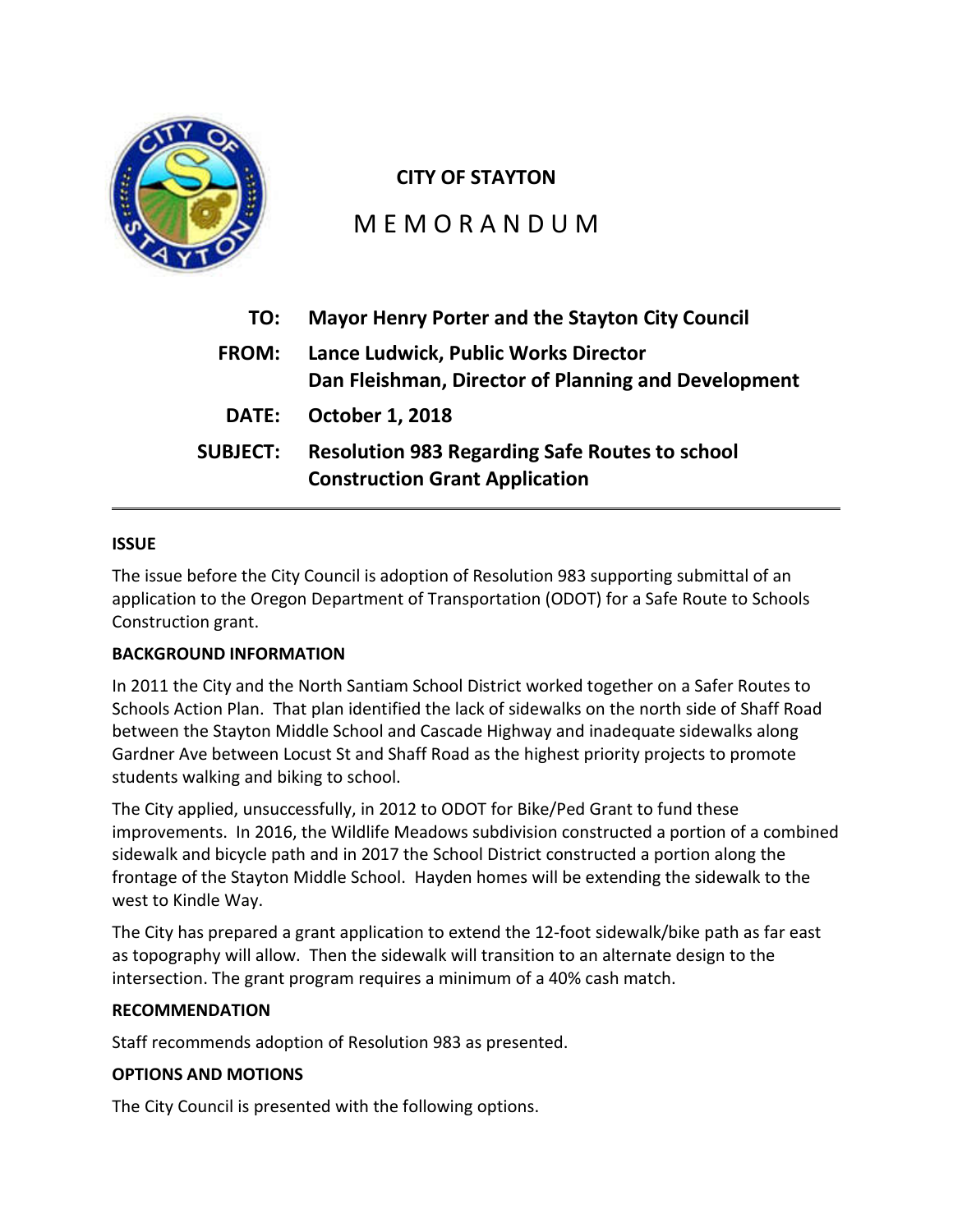1. Approve the resolution as presented.

Move to approve Resolution No. 983 to support submitting an application for a safe Route to Schools Construction Grant.

2. Adopt the resolution with modifications.

Move to approve Resolution No. 983 to support submitting an application for a safe Route to Schools Construction Grant, with the following changes...

3. Choose to not submit an application for a grant.

No motion necessary.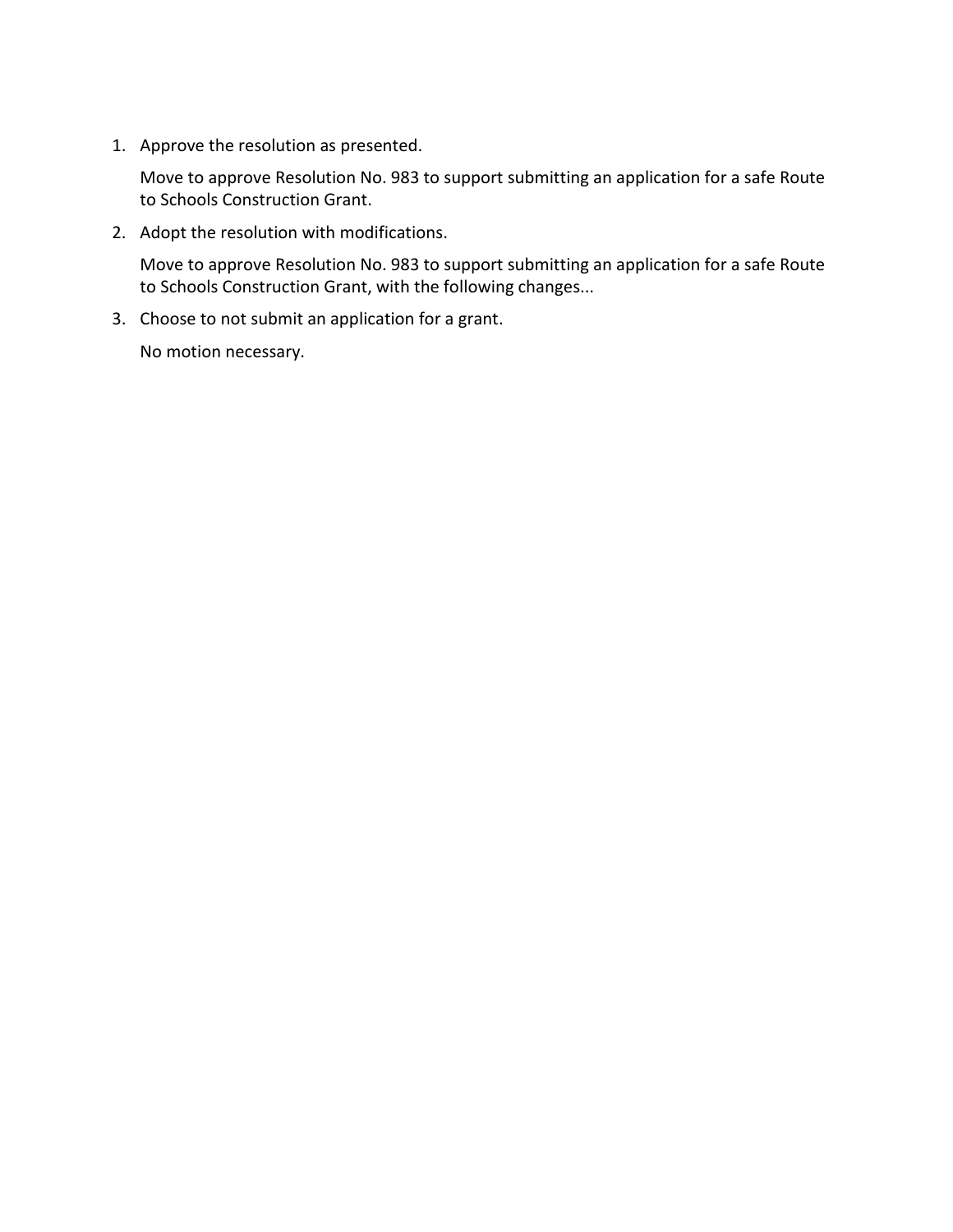#### **RESOLUTION NO. 983**

#### **A RESOLUTION AUTHORIZING THE CITY OF STAYTON TO APPLY FOR A SAFE ROUTES TO SCHOOL CONSTRUCTION GRANT FROM THE OREGON DEPARTMENT OF TRANSPORTATION FOR STAYTON MIDDLE SCHOOL AREA IMPROVEMENTS.**

WHEREAS, the Oregon Department Transportation (ODOT) is accepting applications for the Safe Routes to Schools Construction Grant Program;

WHEREAS, the Stayton Transportation System Plan and the Stayton Middle School Safe Routes to School Plan identify desired public improvements to Shaff Road and surrounding bicycle and pedestrian facilities;

WHEREAS, the City of Stayton desires to upgrade roadway and pedestrian facilities on Shaff Rd. and Gardner Avenue to provide safe routes to school, improved bicycle facilities, upgraded sidewalks, ADA accessible pedestrian routes, streetscape and roadway improvements near Stayton Middle School and along the Gardner Avenue pedestrian corridor to nearby Regis High School, Stayton High School and adjacent residential neighborhoods in the north central portion of the City;

WHEREAS, the Safe Routes to Schools Construction Grants program requires a 40% match from the City of Stayton;

NOW THEREFORE, BE IT RESOLVED that the City of Stayton, through its City Administrator, shall apply for a Safe Routes to Schools Construction Grant of up to \$1 million to make Stayton Middle School Area Safe Route to School Improvements.

This Resolution shall become effective upon adoption by the Stayton City Council.

ADOPTED BY THE STAYTON CITY COUNCIL this first day of October, 2018

CITY OF STAYTON

Date:  $\qquad \qquad 018$  By:

Henry A Porter, Mayor

Date:\_\_\_\_\_\_\_\_\_\_\_\_\_\_\_, 2018 Attest:\_\_\_\_\_\_\_\_\_\_\_\_\_\_\_\_\_\_\_\_\_\_\_\_\_\_\_\_\_\_\_\_\_

Keith D Campbell, City Administrator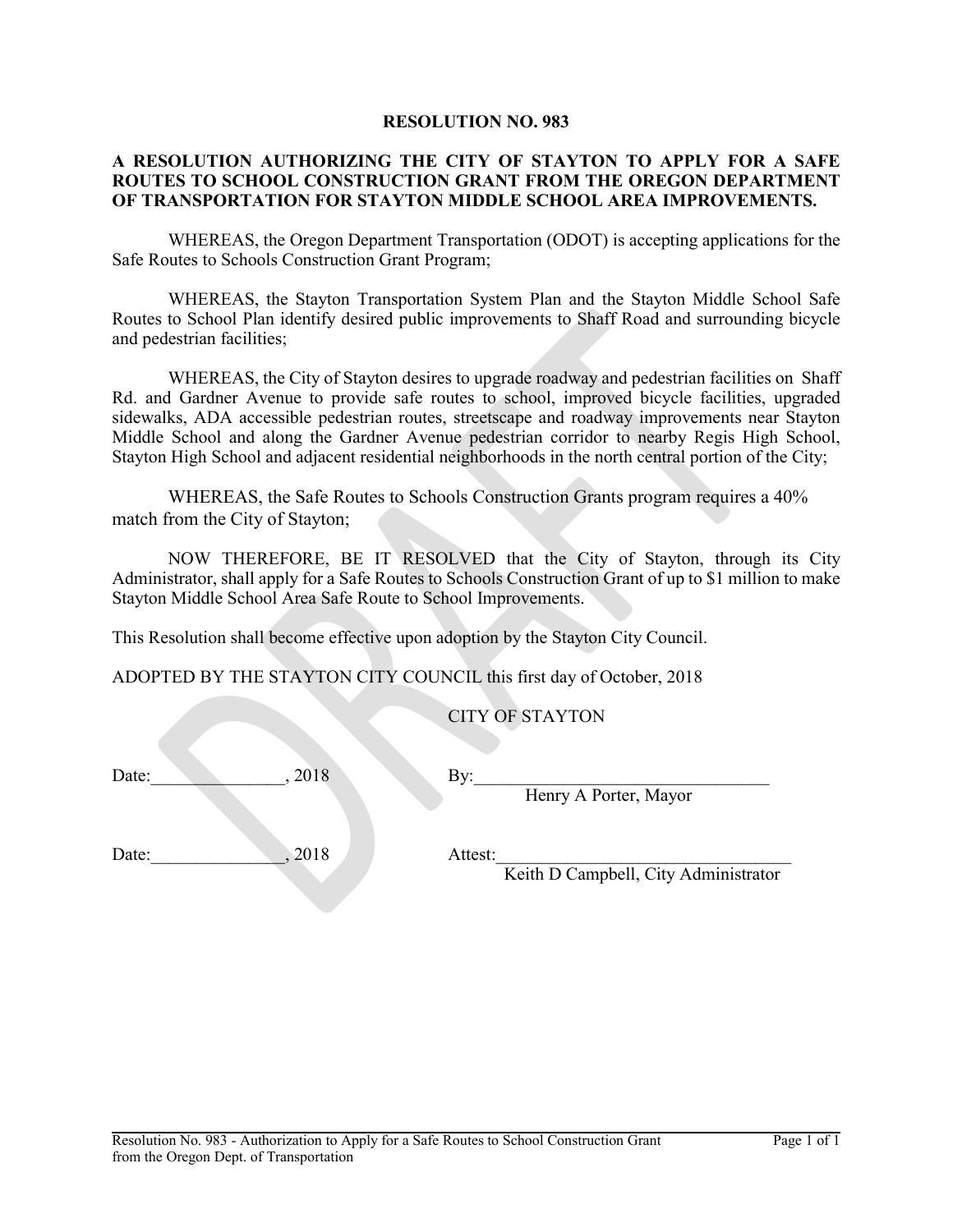

## **CITY OF STAYTON**

M E M O R A N D U M

| TO:                                                                                                                                             | <b>Mayor Henry Porter and the Stayton City Council</b>   |
|-------------------------------------------------------------------------------------------------------------------------------------------------|----------------------------------------------------------|
| Lance Ludwick, Public Works Director<br><b>FROM:</b><br><b>Rich Sebens, Police Chief</b><br>Dan Fleishman, Director of Planning and Development |                                                          |
| <b>DATE:</b>                                                                                                                                    | <b>October 1, 2018</b>                                   |
| <b>SUBJECT:</b>                                                                                                                                 | <b>Parking Restrictions in Village Creek Subdivision</b> |

## **ISSUE**

The issue before the City Council is whether to change the parking restrictions on the streets in the Village Creek subdivision.

## **BACKGROUND INFORMATION**

In the late 1990s when the Santiam Station development was proposed, what is now the Village Creek subdivision was proposed to be a mobile home park with privately-owned streets. In 2001, after the streets were built, the developer decided to create a subdivision instead.

## **ANALYSIS**

There are four streets within the subdivision: Weldon St, Hobson St, Whitney St, and Grier Dr. The streets were constructed within 50-foot rights of way, with 28 feet of paving between curbs, and with "rolled curbs", that allow vehicular access at any point. The City's standard for a local residential street is a 60-foot right of way with 34 feet of paving. This allows for two 10 foot travel lanes and two 7-foot parking lanes.

In 2001, when the City Council approved the subdivision, the developer proposed that parking be allowed on only one side of each street in the subdivision. Among the City Council's findings at that time were the following:

**FINDING**: 17.24.1040.7.b. identifies that minor streets (residential) call for a minimum right-of-way width of (60) sixty feet and a curb to curb width of (34) thirty four feet. The applicant's subdivision consists of (50) fifty feet of right-of-way with a (28) twenty eight foot improved road surface. Because the street pavement has already been laid a determination has to be made to either find that the streets are of adequate right-of-way and improved surface width or require additional right-of-way and improved surface width. Another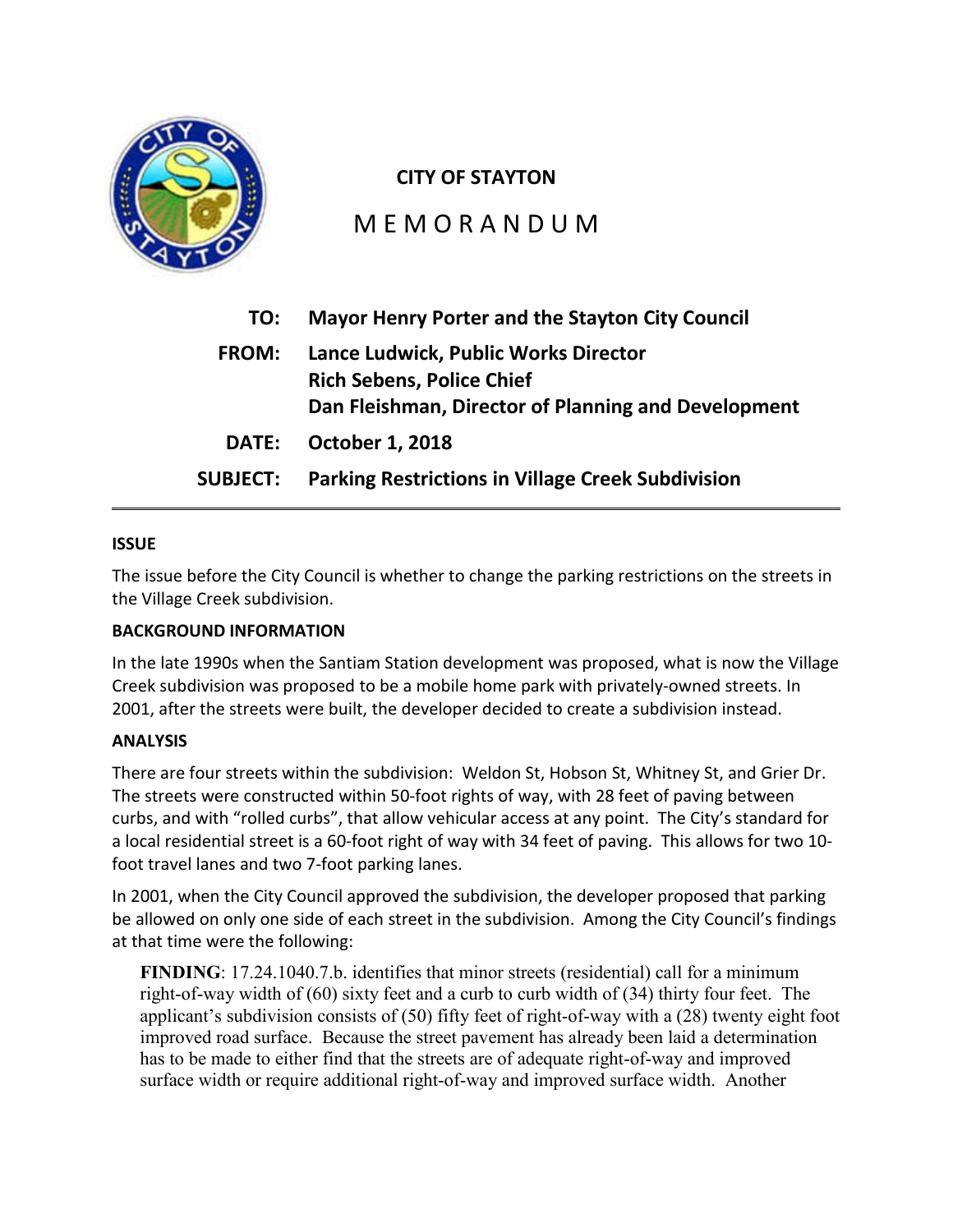alternative would be to secure (5) five foot easements on each side of the street rights-of-way and allow the existing road surface width with no parking on one side.

The City Council approved the subdivision with a long list of conditions. Among the conditions of approval imposed by the City Council in June 2001, was Condition U:

U. Install (5) five foot property line sidewalks along both sides with a (3) three foot parkway strip. Parking permitted on one side only.

Five months later, the City Council amended their June decision, including Condition U. Condition U as amended to require the developer to "install curb line sidewalks along both sides of the street. Parking permitted on one side of the street only."

Apparently, the City did not require the developer to post no parking signs and did not do so at the time of acceptance of the streets. The plat was recorded in June of 2001. At the same time a set of Condition, Covenants and Restrictions for the subdivision were recorded. The recorded CC&Rs do not mention a parking restriction on the streets.

In 2014 the City received complaints of congested parking on Hobson St, due to a residence with five vehicles and the existence of in-home day care operation. At that time staff discovered the conditions of approval referenced above and a decision was made for the City post non parking signs. The Public Works Department and the Police Department at that time made a determination to post signs only on Hobson St and Grier Dr, as Hobson St was experiencing the parking issues.

## **RECOMMENDATION**

Whereas the streets are developed with only 28 feet of paving, there is not adequate width to have vehicles parked on both sides of the streets in the Village Creek the subdivision. Staff recommends maintaining the restriction to allow parking only one side of the street.

## **OPTIONS AND MOTIONS**

The City Council is presented with the following options.

- 1. Retain the condition of approval for parking on only one side of the street for the streets in Village Creek subdivision and keep the signs posted as currently posted.
- 2. Retain the condition of approval for parking on only one side of the street for the streets in Village Creek subdivision and post no parking signs on Weldon St and Whitney St east of N Third Ave.
- 3. Schedule a public hearing to modify the Condition of Approval U from Land Use File #21- 09/01.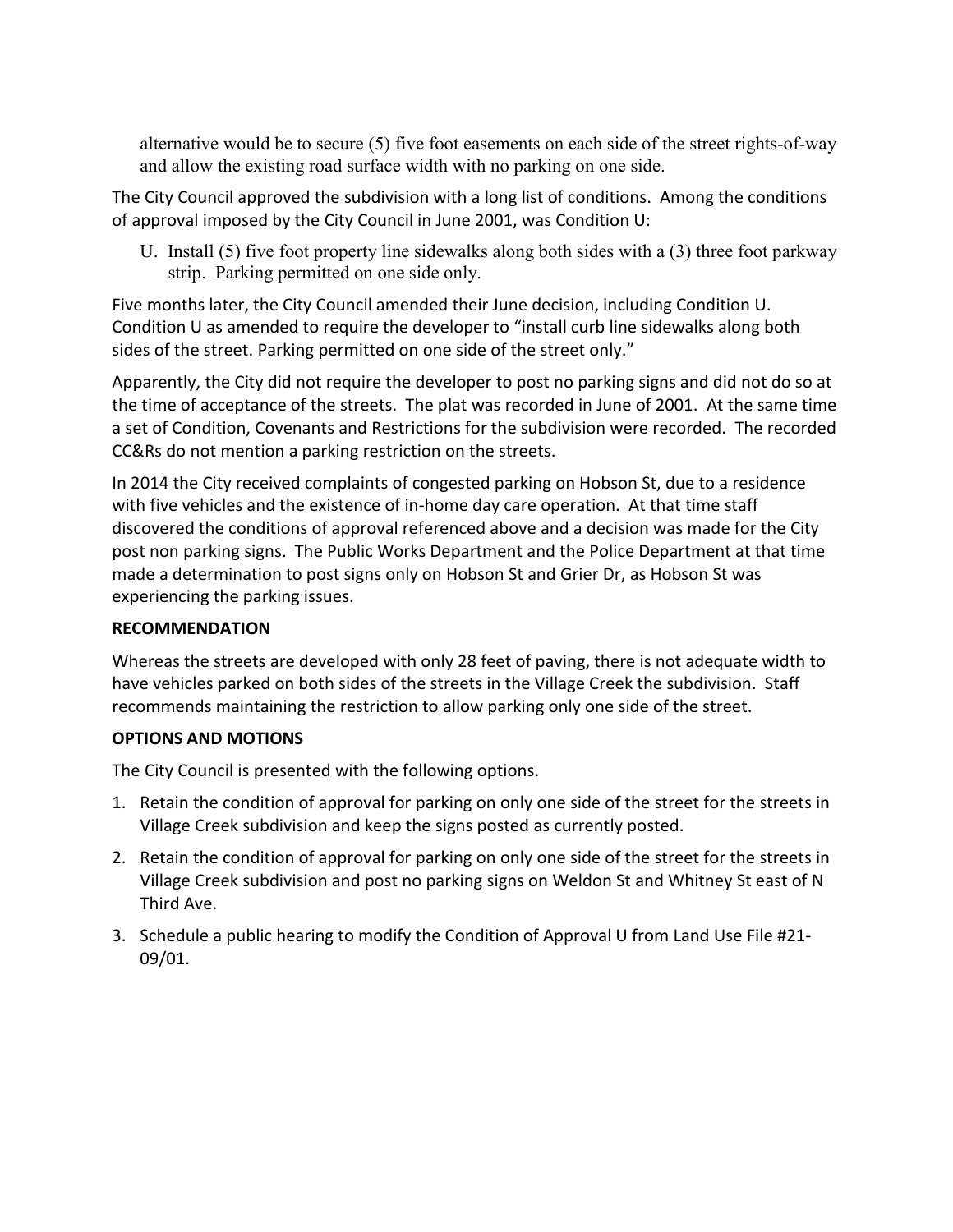to Keep no parking Signis off our Roads Whitney St

**NO PARKING ZONES** 

#### NO PARKING ZONES

NO PARKING ZONES

This petition is to work on getting the No Parking signs on Hobson St. removed. They are an inconvenient all of us that live in the area. Our household parking was cut in half three years ago when they went up on the one side of the road. The signs make sense in front of the fire hydrants but are a nuisance everywhere else. Please join me in signing this petition so we can go to City Council for help

| NAME .                    | <b>ADDRESS</b>                   | <b>PHONE</b>        | <b>SIGNATURE</b> | DATE          |
|---------------------------|----------------------------------|---------------------|------------------|---------------|
| Caner<br>enniler          | 411 Whitney St.                  | 503931.4211         | Carlos<br>enni   | 9112118       |
| $Jac$ $Fah(g)$            | <u>Solun, tred</u><br>$\leq$     | 9712-8274           |                  | $9 - 15 - 6$  |
| <u>Shannon Land</u>       | $\overline{64}$<br>Whitney<br>41 | <b>CHECKS CO</b>    |                  | 9/1308        |
| Land                      | white y St                       | 503-979-1542        |                  | $9 - 13.18$   |
| MV G<br>MIW               | Whitney<br>5t                    | SO3-SO9-45/78       | missa            | $9 - 13 - 18$ |
| Willamse                  | $\overline{3}$<br>Wicitra        | <u>5036022336</u>   |                  |               |
| Factor<br>harles          | づん<br>-ines                      | <u>541-961-7400</u> |                  |               |
| Parguhan<br>$\hat{u}$ Mor |                                  | 503522.474          |                  |               |
| Cole                      | tam                              | 8033415409          |                  |               |
| Pau                       |                                  |                     |                  |               |
| HARLES<br>FUNRUE          | $\mathfrak{F}$<br>631            | 503-951-8651        |                  |               |
| $T = C$<br>$isab \alpha$  | 5t<br>Whitnoy                    | <u>So3 302 473</u>  |                  |               |
| Va molo                   | hi Fries<br>(W                   | 563-779-886         | roenete          |               |
|                           | 157<br>$dh$ $tr4$                | 50350728            |                  | $\varsigma$   |
| <u>avid Carter</u>        | Whitney                          | 503-930-5544        |                  | Ğ<br>$-i^2$   |
| $24A$ N<br>Nearce         | GRIGR DR<br>2iac                 | 503-198-5107        | taleur           | 9.13.18       |
| Neufon<br>lare k          | 430 Whitney                      | $50 - 569 - 5053$   |                  | $9 - 13 - 18$ |
| DINVER                    | Whitney S1                       | $95 - 55 - 3811$    |                  | $9 - 13 - 18$ |
|                           | $\bar{z}$                        |                     |                  |               |
|                           | $\bullet$                        |                     |                  |               |
|                           |                                  |                     |                  |               |
|                           |                                  |                     |                  |               |
|                           |                                  |                     |                  |               |
|                           |                                  |                     |                  |               |
|                           |                                  |                     | $\mathbf{r}$     |               |
|                           |                                  |                     |                  |               |
|                           |                                  |                     |                  |               |
|                           |                                  |                     |                  |               |
|                           |                                  |                     |                  |               |
|                           |                                  |                     |                  |               |
|                           |                                  |                     |                  |               |
|                           |                                  |                     |                  |               |